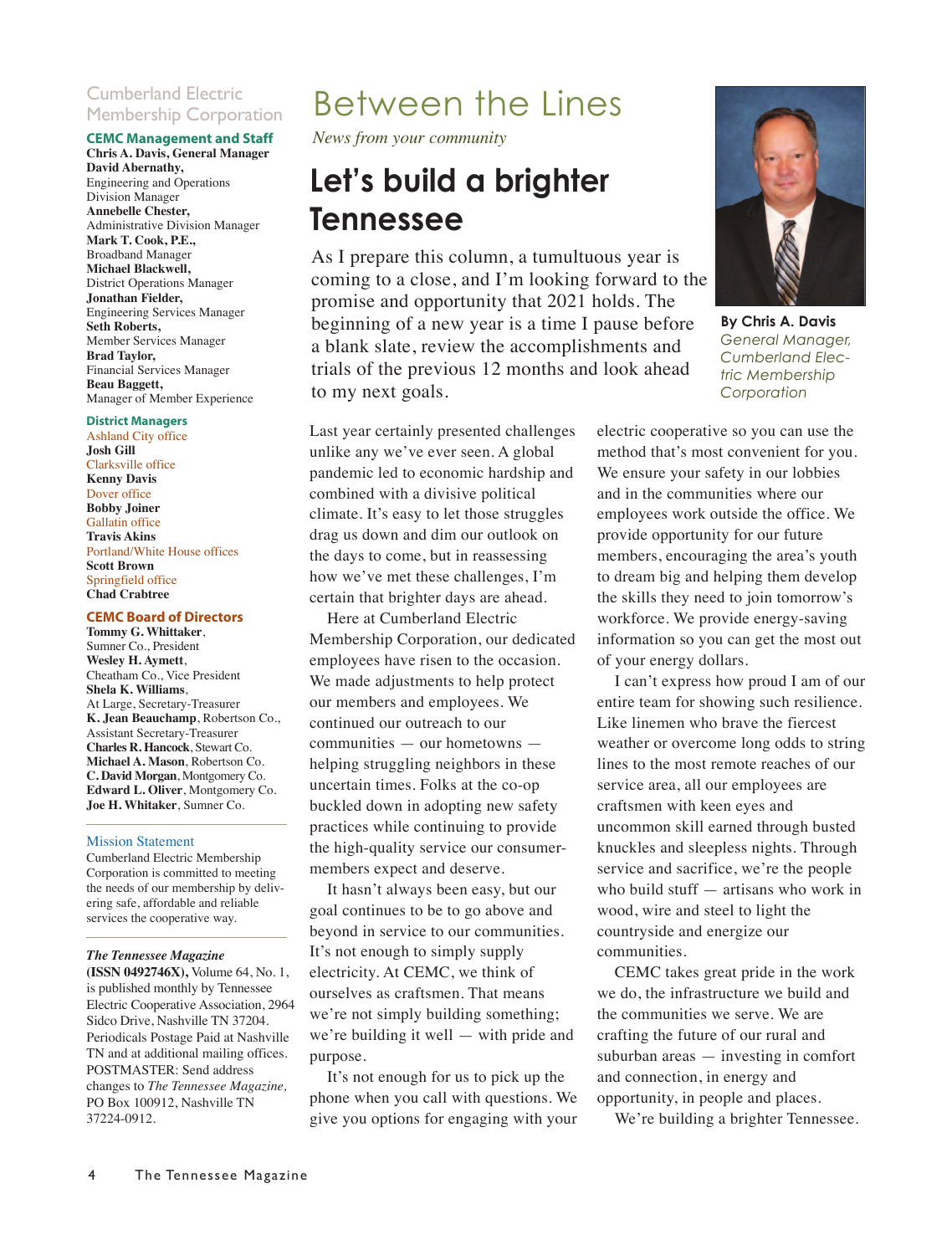# CEMC mourns board member Douglass

C tephen E. Douglass of Dover, who represented South Stewart County on Cumberland Electric Membership Corporation's board of directors, died Oct. 26, 2020, at the age of 72. Mr. Douglass had served on CEMC's board since 2007.

"Mr. Douglass truly cared about the needs of our members," says CEMC General Manager Chris A. Davis. "His leadership will be missed."

Son of the late John Earl and Dulcie Mae Swann Douglass, he was born Jan. 29, 1948, in Murray, Kentucky.

He was a graduate of Murray State University where he was

awarded a Bachelor of Science degree in 1970 and a Master of Science degree in 1971.



*Stephen E. Douglass 1948-2020*

Mr. Douglass was co-owner and president of Sills Insurance Agency in Dover, where he began working in 1973. In addition to serving on CEMC's board of directors, he was also chairman of the Stewart County 911 Board. He was a member of Fort Donelson Memorial United Methodist Church.

Besides his parents, he was preceded in death by his beloved wife, Susan Sills Douglass. He is survived by his loving son and daughter-in-law, John and Nicole Douglass and his grandson, Sean Douglass, all of Dover; brother and sister-in-law, Jim and Nancy Myers, of Dover; and cousins,

Gary Grogan, of Frankfort, Kentucky, and Jennifer Partin, of Louisville, Kentucky.

## Beware of third-party payment processors

**Numberland Electric Membership Corporation** cautions its members when using third-party payment processors like Doxo.com. Such companies, which allow consumers to pay a variety of bills online — including CEMC bills — often charge a fee for their service. While third-party bill payment processors are legal, they can be misleading. Doxo.com and similar services may appear to be affiliated with CEMC; however, they are not. Nor are they official payment sites for CEMC.

If using Doxo.com, be aware that member payments may arrive late, resulting in late fees or even disconnection due to nonpayment.

The quickest, most economical way for CEMC members to make a payment is by using one of the convenient payment options offered by CEMC none of which charges a fee.

**Bank draft:** Payments are automatically drafted from your checking/savings account each month on your due date.

**Auto Pay:** Payments are automatically drafted from credit or debit card each month on your due date.

**Credit/debit card by phone:** Pay your bill by phone using your credit card or debit card.

**Mail:** Mail your payment in the return envelope included with your monthly statement. (To avoid late fees, please mail payments several days prior to the due date.)

**SmartHub:** Pay your bill through the app or online with a credit/debit card.

**District offices:** You can make payments at our district offices, which are open 7:30 a.m. to 4:30 p.m. Monday through Friday. For your convenience, each district office is equipped with a payment kiosk station that is available 24/7. Kiosks accept cash and credit/debit cards.

Please contact us at 1-800-987-2362 or visit us online at **cemc.org** for more information about any of these payment options.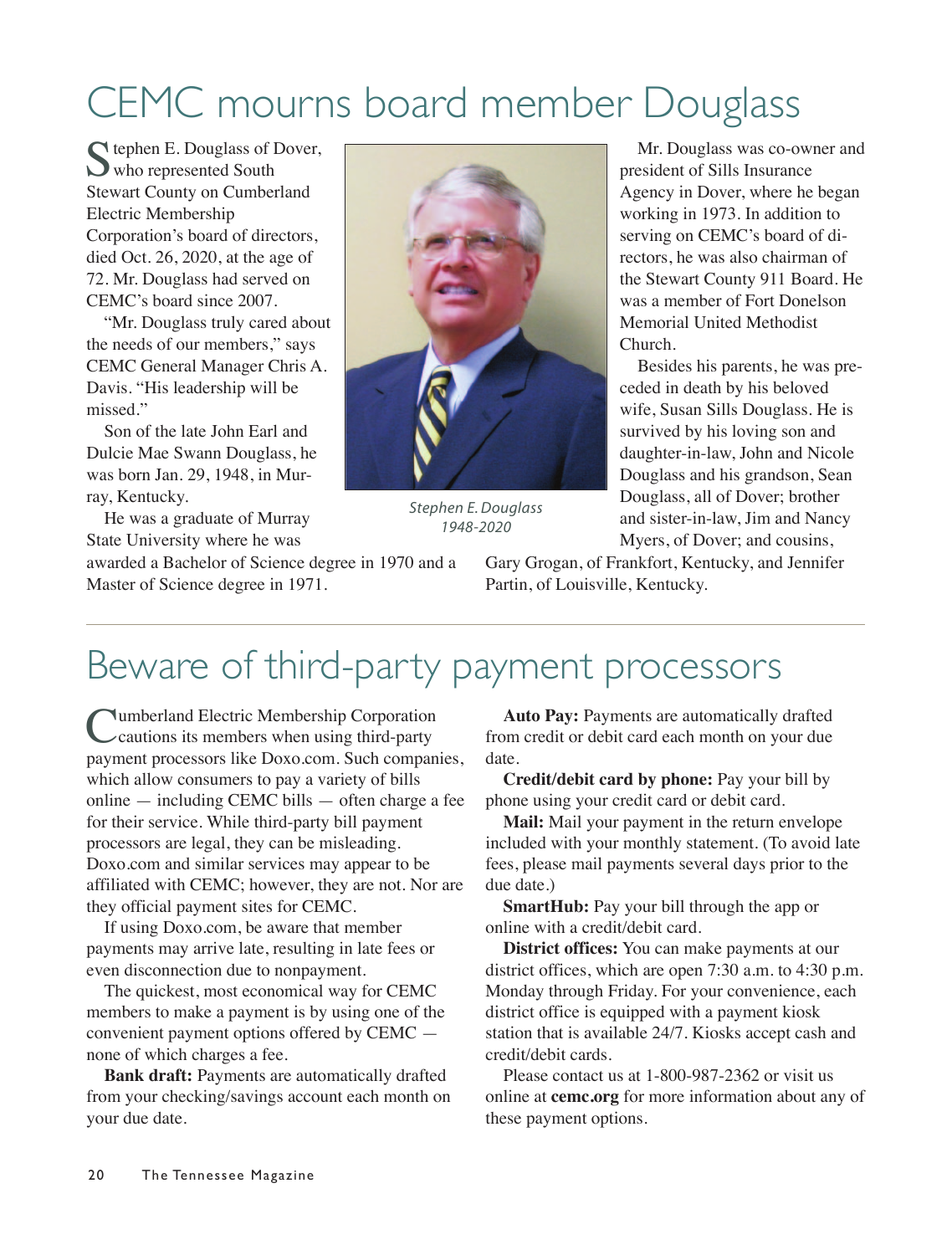### 'Building a Brighter Tennessee': An electric cooperative creative writing and scholarship competition

For more than 50<br>Wears, the Washington Youth Tour, an electric cooperative creative writing and scholarship competition, has been sending high school juniors from rural electric co-ops to our nation's capital on what has often been described as "the trip of a lifetime." Past delegates have had the opportunity to explore



Washington, D.C., visit historic monuments and museums, meet their elected officials and experience a front-row view of government and leadership all while learning about the impact electric cooperatives have on their communities.

This year, due to the threats posed by the ongoing COVID-19 pandemic, Tennessee's Electric Cooperatives have made the difficult decision to cancel the travel portion of the 2021 Washington Youth Tour. Travel restrictions, local government requirements and the closure of hotels, museums and other venues make it impossible to give winners the quality trip that has been provided for more than 50 years. More importantly, the health and safety of our Youth Tour delegates are our highest priorities, and Tennessee's electric co-ops are unable to ensure the wellbeing of students while in Washington, D.C. Other components of the program, including scholarships, recognition and networking opportunities, will still be available for this year's winners.

In lieu of the trip to D.C., Cumberland Electric Membership Corporation will award 12 high school juniors from across its service area with \$1,000 college scholarships to assist with their continued education.

To enter the contest, students must write short stories explaining how electric co-ops are "Building a Brighter Tennessee" through investments in energy, education, broadband, economic development and more.

Stories must not exceed 900 words, including articles ("a," "an" and "the"), and the exact word count must be included on the cover page. Entries, which must be typewritten and double-spaced, will be judged on appropriate treatment of theme, knowledge of the subject, originality, creativity, grammar and composition.

The contest deadline is Friday, Feb. 26, and winners will be announced this spring. Writers of the top 12 entries in CEMC's service area will win \$1,000 college scholarships and will have the opportunity to compete for additional scholarships awarded by the Tennessee Electric Cooperative Association. TECA will award scholarships of \$3,000, \$2,000 and \$1,000 for the state's top three short stories. Additional scholarships on the national level will be awarded by the National Rural Electric Cooperative Association as well.

Winners can also choose to participate in the Cooperative Youth Ambassador program. Delegates who remain active and engaged with CEMC for 12 months following the contest will qualify for a drawing for a \$10,000 scholarship to the school of the winner's choice.

The Washington Youth Tour Creative Writing and Scholarship Competition is open to high school juniors living in CEMC's five-county service area. Resource materials and additional information can be found by visiting **youthtour.tnelectric.org** or by contacting Stephanie Lobdell, CEMC community relations coordinator, at 1-800-987-2362, ext. 1143, or by email at slobdell@cemc.org.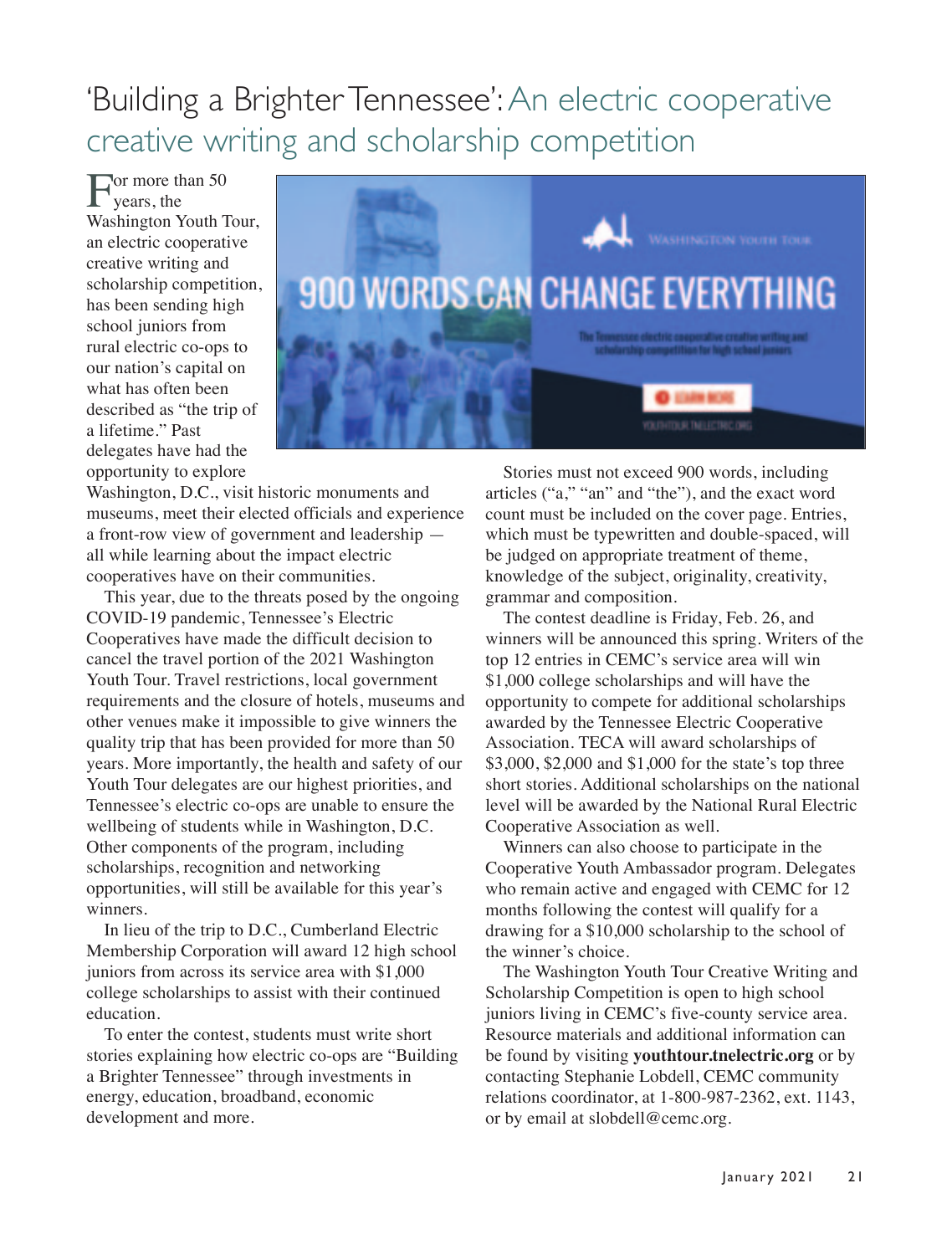## Young artists sought for calendar art contest

Cumberland Electric<br>
Membership Corporation's 2022 calendar art contest is underway, and we're calling on our local student-artists to submit their best entries. Winners will receive cash prizes and have their artwork published in CEMC's 2022 calendar, which will be displayed in homes, schools and businesses throughout the coop's service area. Calendars are free and available at each of CEMC's offices beginning in November of each year.

The contest is open to all students — grades kindergarten through  $12$  — who reside within CEMC's service area. Entries will be accepted through participating schools and are due by Friday, Feb. 26. Each grade (for which the student is currently enrolled) has been assigned a calendar month to illustrate as follows: January, sixth grade; February, seventh; March, eighth; April, ninth; May, 10th; June, 11th; July, kindergarten; August, first; September, second; October, third; November, fourth; and December, fifth.

Seniors will illustrate the cover. While there is no specific theme for the cover, rural scenes, barns, wildlife and items that illustrate CEMC's service (bucket trucks, utility poles, etc.) are a few suggestions.

Artwork will be judged on artistic merit, creativity and how well the assigned month is depicted. All elements of the artwork must be the work of the student submitting the entry. Artwork must be on white or



*The artwork of Merrol Hyde Magnet School Devi Bell was the overall winner in the 2021 CEMC Calendar Art Contest.* 

light-colored, unruled paper no larger than 11 by 14 inches and no smaller than 8.5 by 11 inches.

Complete contest details and instructions are available online at **cemc.org** or by contacting CEMC Community Relations Coordinator Stephanie Lobdell at 800-987-2362, ext. 1143, or via email at slobdell@cemc.org.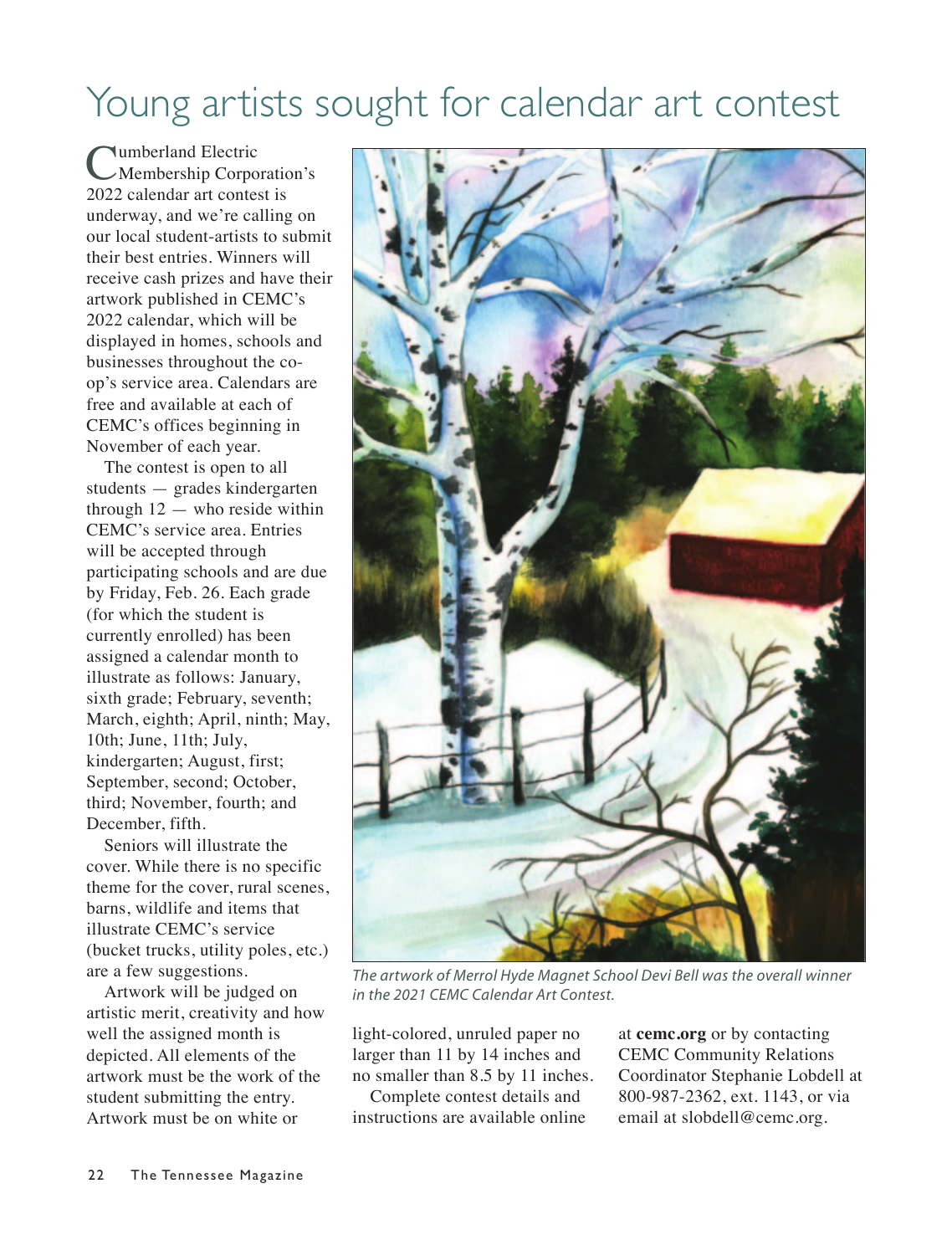# Cooperative scholarships available

Cumberland Electric Membership Corporation recognizes that our youth are the future of the communities we serve. For this reason, we are proud to invest in our future leaders by offering scholarship opportunities to graduating high school seniors through our Senior Scholarship Program.

This year, 12 students will be awarded one-time scholarships of \$1,000 that can be used toward their freshman year expenses such as tuition, textbooks and lab fees or to purchase other required classroom materials.

To be eligible, applicants must meet these requirements:

- Must be a graduating high school senior whose parents or guardians are members of CEMC and receive electric service from CEMC at his or her primary residence.
- Must have attained a minimum 3.0 cumulative grade-point average.
- Must enroll or plan to enroll as a full-time student at an accredited Tennessee college university or trade

school by fall 2021 (Murray State and Western Kentucky Universities are included).

- Must submit a completed application, including two letters of reference: one from a teacher or other school official and one from a community leader.
- Must write an original essay of at least 300 words explaining what the student most looks forward to about attending college and how a scholarship, in terms of financial assistance, will help in completing his or her education. All essays will be judged on the basis of content, composition, grammar and neatness.

Applicants can apply online at **cemc.org**. Deadline for scholarship entry is Friday, Feb. 26. Children of CEMC, Tennessee Electric Cooperative Association or Tennessee Valley Authority employees, directors or attorneys are not eligible to apply.

For additional information, contact CEMC Community Relations Coordinator Stephanie Lobdell at 800-987-2362, ext. 1143, or via email at slobdell@cemc.org.

# How to safely volunteer during COVID

Nonprofits need help during this time when so many would-be volunteers are staying home

instead of helping out. If you have the volunteer spirit, consider pitching in — safely. Here are five ideas:

**Donate.** Chances are you're spending some of your at-home time organizing closets and cleaning the basement or garage. Sort through your junk before having it hauled away to discover hidden treasures that you don't want but that are in good shape and might be useful to others.



Most charities have bins for dropping off donations so you won't come into contact with other people.

**Organize a food drive.** Set up a plastic bin on your porch, and encourage your neighbors to fill it with nonperishable grocery items like soup, pasta, peanut butter and cereal. Every time it's full, haul it

> to a local food bank that has a contactless system for accepting donations.

**Visit a neighbor.** If someone in your neighborhood is older or can't get to the store, ask for a shopping list the next time you're heading out for yourself. You can drop the items off on the neighbor's porch instead of handing them off in person.

**Take phone calls.** You can

volunteer at a crisis helpline from the safety of your home — via telephone. Many crisis centers are conducting virtual training and sending routine calls to volunteers' home or mobile numbers.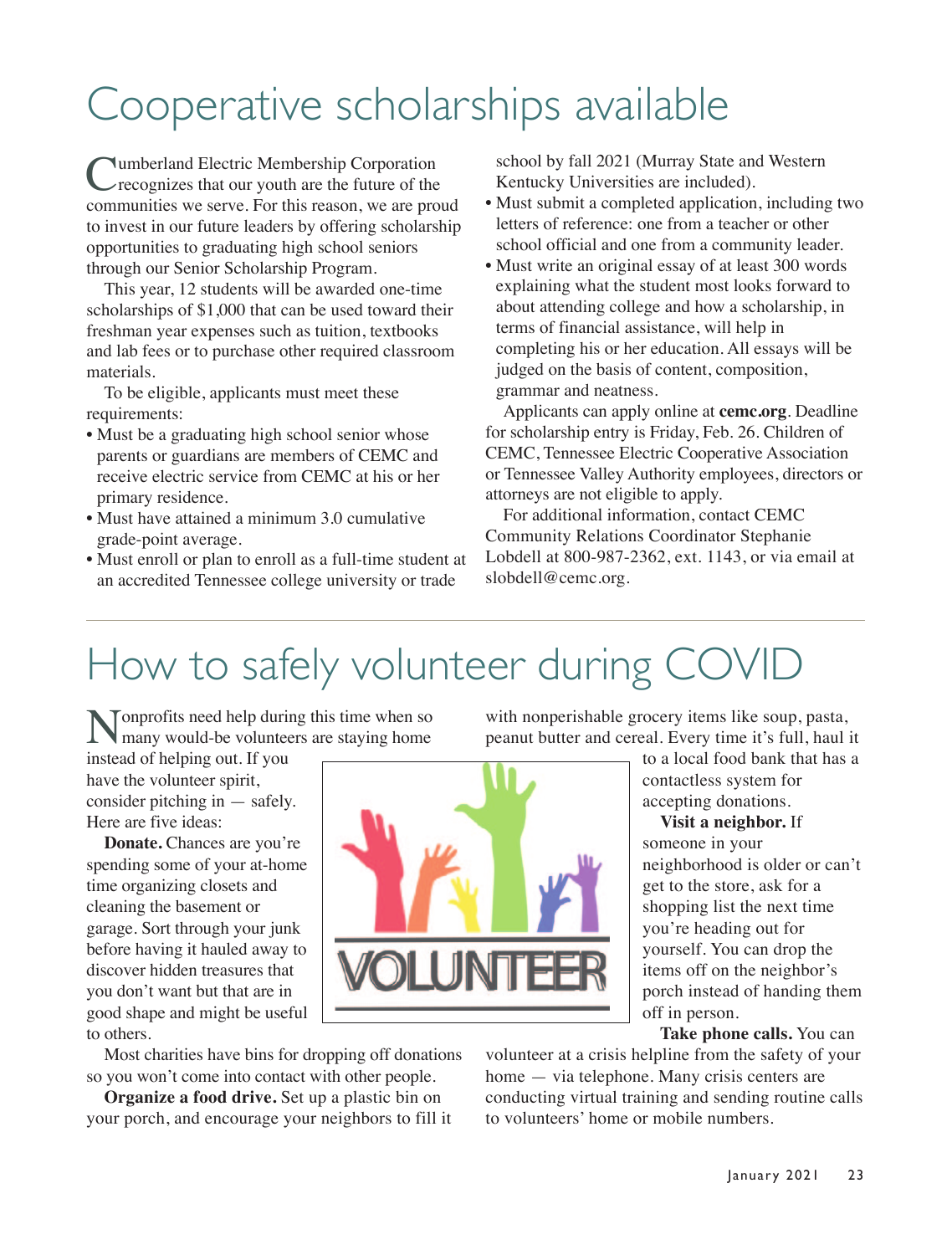## Five ways to stay cozy this winter

### *By Abby Berry*

Baby, it's cold outside! When you're feeling chilly at home, there are several budget-friendly ways you can keep comfortable without turning up the thermostat.

Here are five easy ways to stay cozy this winter.

**1. Whether you're experiencing extremely cold winter temps or you simply "run cold," an electric blanket can deliver quick warmth like a regular throw or blanket cannot.** Electric blankets can include a variety of features like timers and dual temperature settings (if your cuddle buddy prefers less heat). This winter, consider an electric blanket instead of turning up the heat, and your energy bill will thank you.

**2. One of the easiest ways to stay cozy at home is to keep your feet warm.** Our feet play a critical role in regulating body temperature, so when your feet are warm, your body automatically feels warmer. Try a pair of comfortable wool socks or house slippers to stay toasty.

**3. On winter days when the sun is shining, take advantage and harness natural warmth from**

### **Energy Efficiency Tip of the Month**

**Replace standard power strips** with advanced power strips to save energy. Advanced power strips look like ordinary power strips, but they have built-in features that are designed to reduce the amount of energy used by standby electronics that consume energy even when they're not in use (also known as phantom load).

The National Renewable Energy **Laboratory (NREL) estimates** that the average home loses \$200 annually to energy wasted by phantom load.

Source: www.nrel.gov



*Electric blankets deliver quick warmth and can include a variety of features like timers and dual temperature settings. Photo Credit: Abby Berry, NRECA*

**sunlight.** Open all curtains, drapes and blinds in your home to let the sunshine in  $-$  you'll be able to feel the difference.

**4. Another way to make your home cozier is to use a humidifier.** Cold air doesn't hold water vapor like warm air, so by adding humidity inside your home, you can feel a little warmer. A favorable level of humidity inside your home can also help clear sinuses, soften skin and improve sleep.

**5. Beyond adding visual appeal to your home, area rugs can also provide extra insulation and a warm surface for your feet on cold winter days.** Use large area rugs in rooms where you spend the most time. You'll enjoy the new colors and textures of the rug, and the additional warmth will help keep your home comfortable.

These are just a few ways you can stay cozy this winter without turning up the thermostat. Don't forget the hot chocolate!

*Abby Berry writes on consumer and cooperative affairs for the National Rural Electric Cooperative Association, the national trade association representing more than 900 local electric cooperatives. From growing suburbs to remote farming communities, electric co-ops serve as engines of economic development for 42 million Americans across 56 percent of the nation's landscape.*